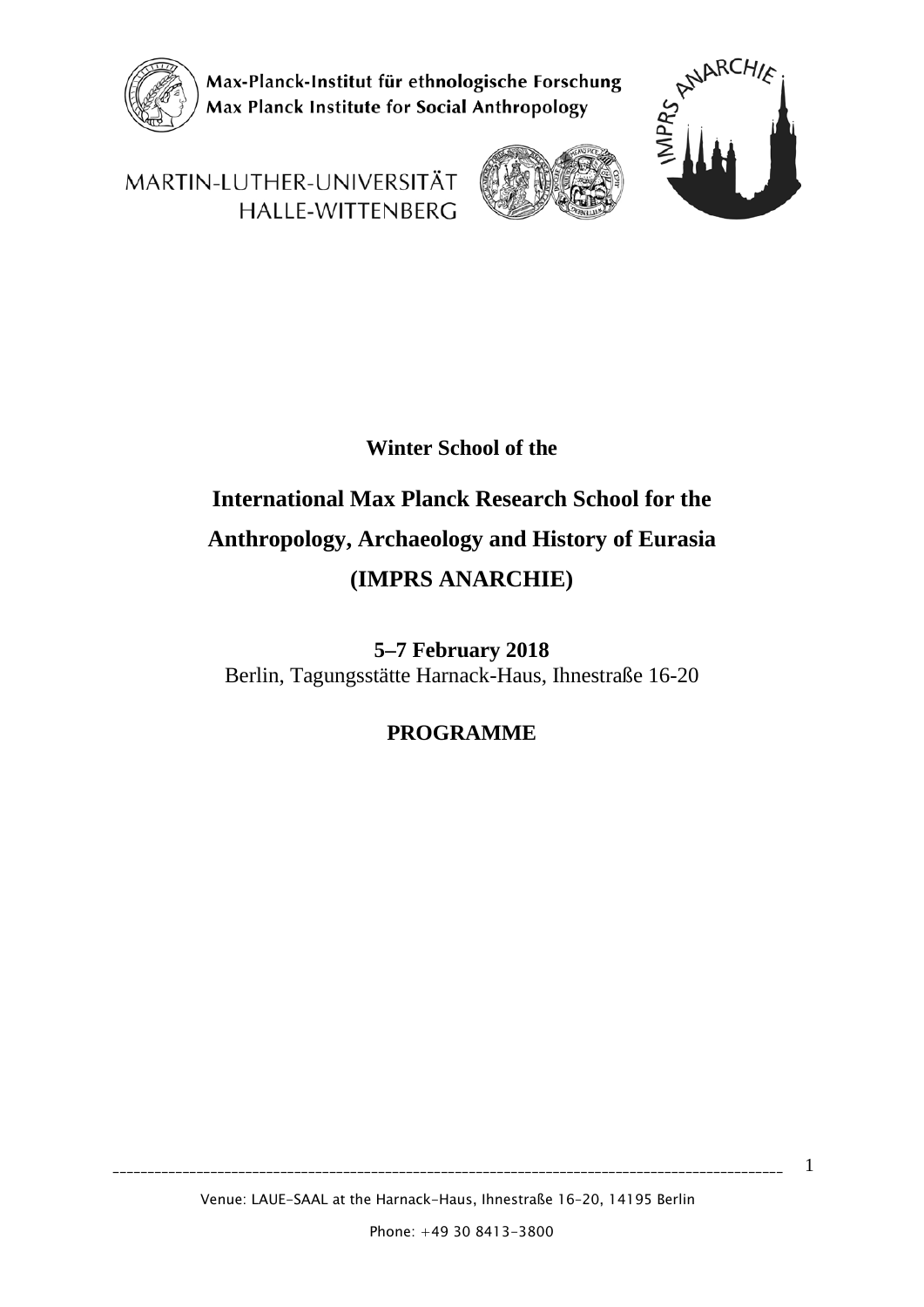

Max-Planck-Institut für ethnologische Forschung<br>Max Planck Institute for Social Anthropology



### MARTIN-LUTHER-UNIVERSITÄT HALLE-WITTENBERG



# **Monday, 5th February 2018**

| $11:45 - 12:00$ | <b>Welcome Address</b><br>François Bertemes, Chris Hann, Andreas Pečar                                                                                         |
|-----------------|----------------------------------------------------------------------------------------------------------------------------------------------------------------|
| $12:00 - 13:00$ | <b>Peter Fibiger Bang</b><br>The Saxo Institute (History Section), University of Kopenhagen                                                                    |
|                 | Keynote Lecture: Order in Anarchy: Empire in World History<br>Chair: Chris Hann                                                                                |
| 13:00-14:00     | Lunch                                                                                                                                                          |
| $14:00 - 15:00$ | Lisa Kröger                                                                                                                                                    |
|                 | <b>Antigonid Domination over Greek City-States</b>                                                                                                             |
|                 | Chair: Pablo Ampuero Ruiz<br>Supervisor: Stefan Pfeiffer                                                                                                       |
| $15:00 - 16:00$ | <b>Julius Roch</b>                                                                                                                                             |
|                 | How to Integrate an Emperor? The Representation, Perception, and<br>Inclusion of the Roman Emperor into the Collective Identity of the<br>Cities in Asia Minor |
|                 | Chair: Ruben Davtyan<br>Supervisor: Helga Bumke                                                                                                                |
| 16:00-16:30     | Coffee break                                                                                                                                                   |
| $16:30 - 17:30$ | <b>Adrian Wesolowski</b>                                                                                                                                       |
|                 | The Origins and Evolution of Philanthropic Celebrity, 1750-1850                                                                                                |
|                 | Chair: Milana Cergic<br>Supervisors: Andreas Pečar, Yvonne Kleinmann, Andrzej T.<br>Karpiński<br>2                                                             |
|                 |                                                                                                                                                                |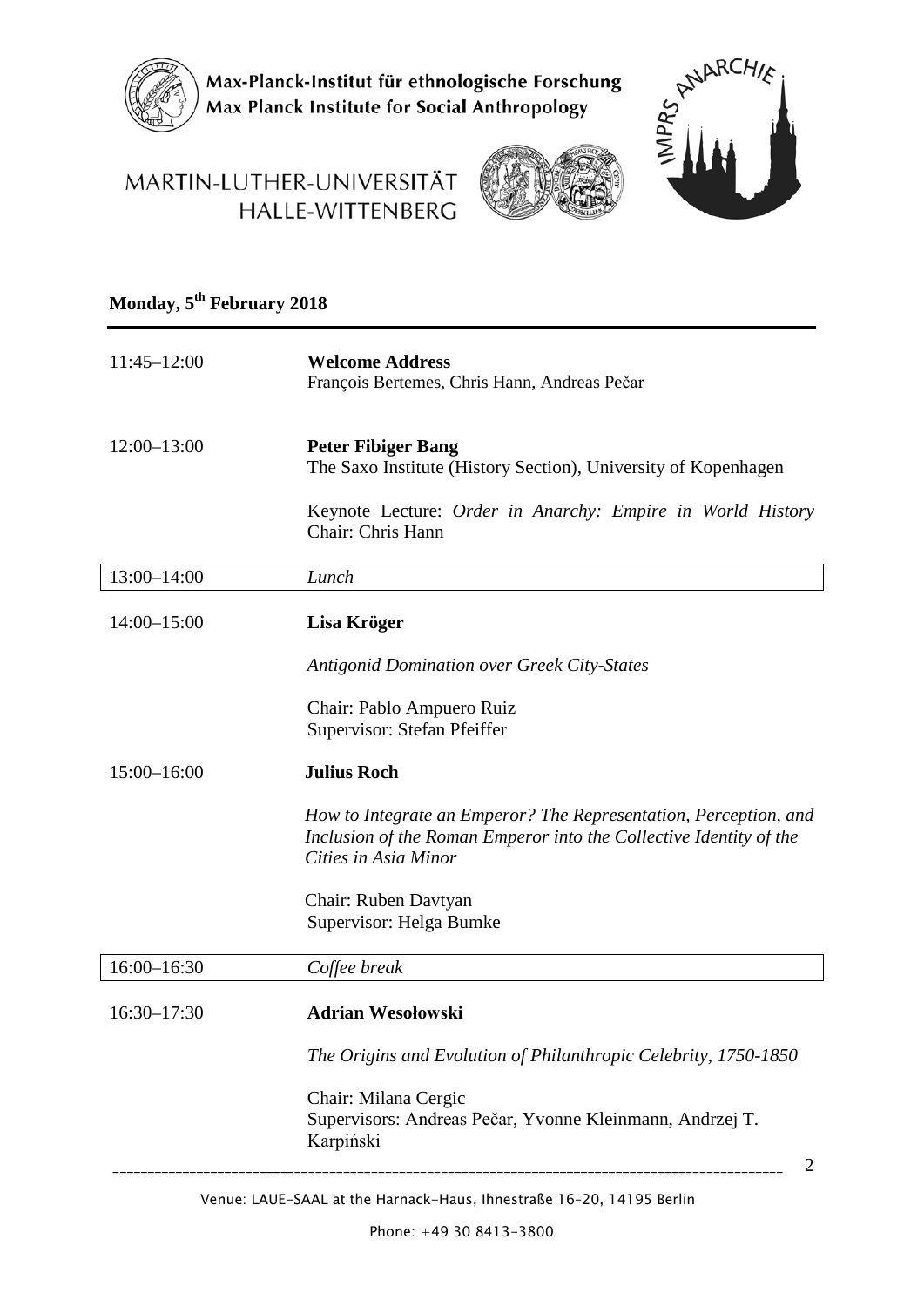

Max-Planck-Institut für ethnologische Forschung<br>Max Planck Institute for Social Anthropology

### MARTIN-LUTHER-UNIVERSITÄT HALLE-WITTENBERG





| $17:30 - 18:30$ | Sofia Lopatina                                                                                                       |  |  |
|-----------------|----------------------------------------------------------------------------------------------------------------------|--|--|
|                 | Making the Soviet Dissident: Creation and Representation of a<br>Collective Identity in the Soviet Union (1956-1975) |  |  |
|                 | Chair: Frank Rochow<br>Supervisor: Dietlind Hüchtker                                                                 |  |  |
| $18:30 - 20:00$ | Dinner                                                                                                               |  |  |
| $20:00 - 21:00$ | Discussion of individual projects                                                                                    |  |  |

### **Tuesday, 6th February 2018**

| $9:00 - 10:00$  | Pablo Ampuero Ruiz                                                                                                                                           |
|-----------------|--------------------------------------------------------------------------------------------------------------------------------------------------------------|
|                 | The (Re)Construction of Uyghur Identity and Its Implications for<br>Labour Solidarity amongst Uyghur and Han Migrant Workers in<br><b>Guangdong Province</b> |
|                 | Chair: Sofia Lopatina<br>Supervisor: Chris Hann                                                                                                              |
| $10:00 - 10:30$ | Coffee break                                                                                                                                                 |
| $10:30 - 11:30$ | <b>Milana Cergic</b>                                                                                                                                         |
|                 | Promoting Neoliberalization and Maintaining Precarity in Bosnia<br>and Herzegovina: Towards an Anthropology of Hypermarkets                                  |
|                 | Chair: Nikola Stefanovski<br>Supervisor: Kirsten Endres                                                                                                      |
| $11:30 - 12:30$ | Anu Krishna                                                                                                                                                  |
|                 | 'Alleppey Green' – Maritime Cardamom Trade and Conjunctures<br>in the Cardamom Hills of India                                                                |
|                 | 3                                                                                                                                                            |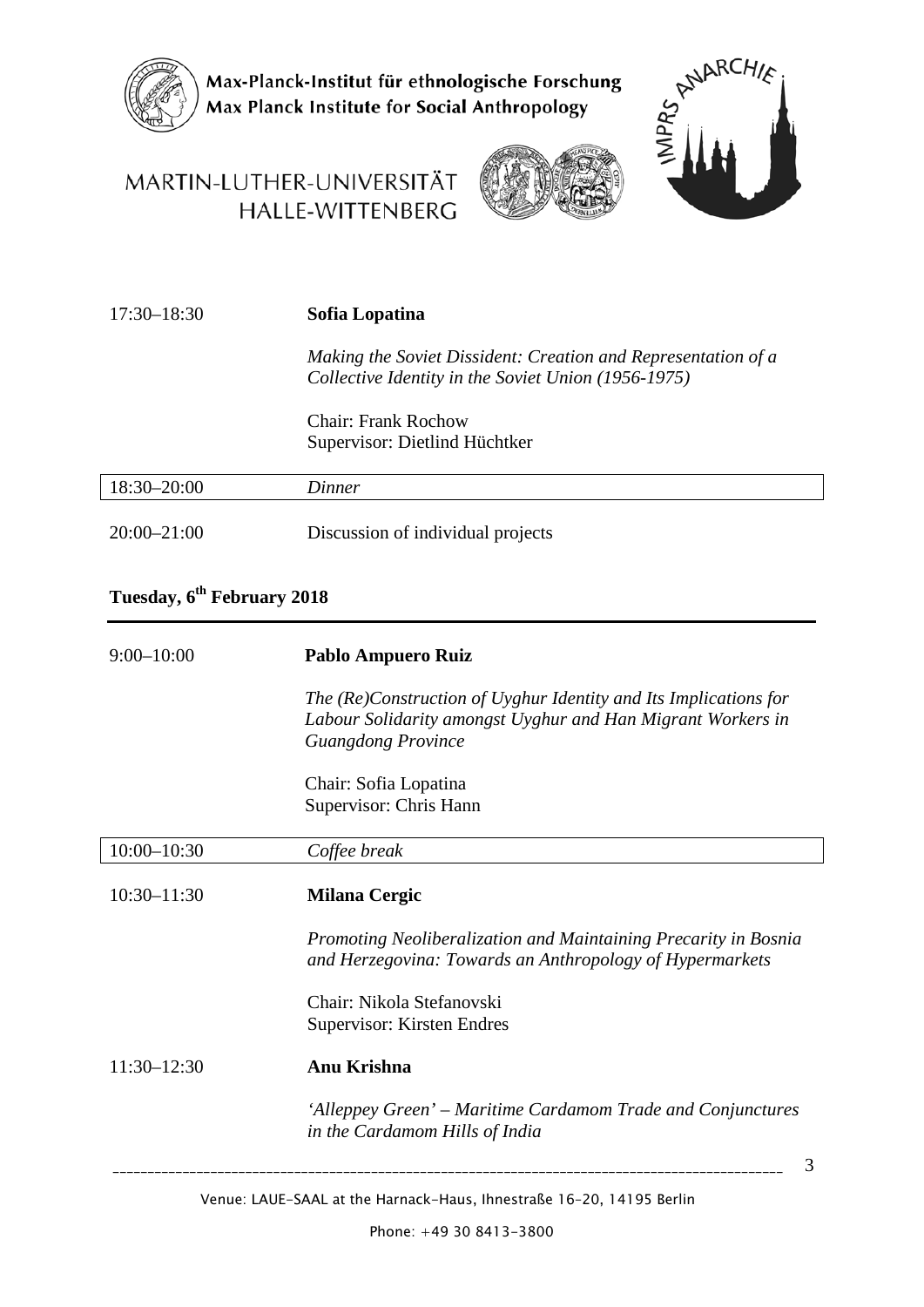

Max-Planck-Institut für ethnologische Forschung Max Planck Institute for Social Anthropology

# MARTIN-LUTHER-UNIVERSITÄT HALLE-WITTENBERG





Chair: Adrià Moreno Gil Supervisors: Burkhard Schnepel, Andreas Pečar

| 12:30-13:30                        | Lunch                                                                                            |
|------------------------------------|--------------------------------------------------------------------------------------------------|
| $13:30 - 14:30$                    | <b>Shilla Lee</b>                                                                                |
|                                    | Domination and Autonomy in a Pottery Village in Japan                                            |
|                                    | Chair: Julius Roch                                                                               |
|                                    | Supervisor: Christoph Brumann                                                                    |
| $14:30 - 16:30$                    | <b>Guided Tour through the Allied Museum</b>                                                     |
| $16:30 - 17:00$                    | Coffee break                                                                                     |
| $17:00 - 18:00$<br>$17:00 - 18:30$ | <b>Meeting Principal Faculty (Laue-Saal)</b><br><b>Meeting doctoral students (Köhler-Zimmer)</b> |
| 18:30-20:00                        | Dinner                                                                                           |
| $20:00 - 21:00$                    | Discussion of individual projects                                                                |

#### **Wednesday, 7th February 2018**

| $9:00-10:00$    | <b>Ruben Davtyan</b>                                                                                                                                  |
|-----------------|-------------------------------------------------------------------------------------------------------------------------------------------------------|
|                 | Impacts of the Near East and the Eurasian Nomads on the South<br>Caucasus and the Representation of Local Elites during the Middle<br><i>Iron Age</i> |
|                 | Chair: Lisa Kröger<br>Supervisor: Felix Blocher, François Bertemes                                                                                    |
| $10:00 - 10:30$ | Coffee break                                                                                                                                          |

4